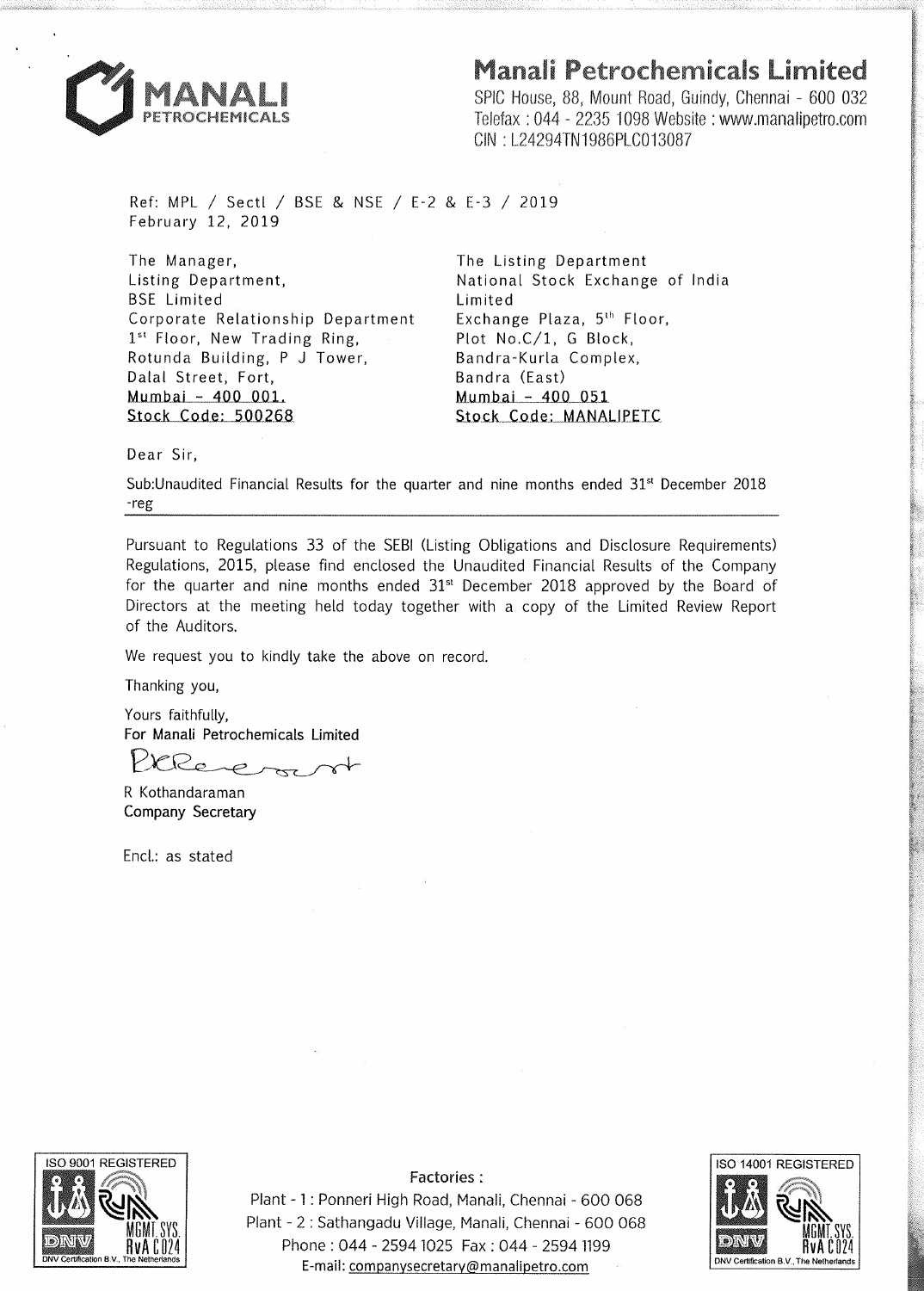Limited Review Report on Quarterly and Year to date Unaudited Standalone Financial Results of The Manali Petrochemicals Limited pursuant to the regulation 33 of the SEBI (Listing Obligations and Disclosure Requirements) Regulations, 2015

To

Board of Directors, The Manali Petrochemicals Limited Chennai.

- L We have reviewed the accompanying statement of unaudited standalone financial results ("the Statement") of The Manali Petrochemicals Limited ("the Company") for the period ended  $31<sup>st</sup>$  December 2018 attached herewith, being submitted by the Company pursuant to the requirement of Regulation 33 of the SEBI (Listing Obligations and Disclosure Requirements) Regulations, 2015.
- 2. This statement is the responsibility of the Company's Managementandhas been approved by the Board of Directors in their meeting held on  $12<sup>th</sup>$  February 2019. Our responsibility is to issue a report on this statement based on our review
- 3. We conducted our review in accordance with the Standard on Review Engagement (SRE) 2410, "Review of Interim Financial Information Performed by Independent Auditor of the Entity" specified under section 143(10) of the companies Act 2013. This standard requires that weplan and perform the review to obtain moderate assurance as to whether the financial results are free of material misstatement. A review is limited primarily to inquiries of company personnel and analytical procedures applied to financial data and thus provides less assurance than an audit. We have not performed an audit and accordingly, we donot express an audit opinion
- 4. Without qualifying our review conclusion, attention is invited to
	- a. Note No.2 to the financial results, which explains the period of lease relating to the leasehold land on which one of the manufacturing units of the Company is operating has since expired on June 30, 2017 for which requests for renewal have been filed by the Company with Govt. of Tamil Nadu, (the Lessor) and extension of lease is awaited. Pending renewal of lease, no adjustments have been made in the financial results for the quarter for any potential impact of non-renewal of land lease which is unascertainable at this point of time. Further the management is confident of obtaining the renewal of lease of land.



T:+91 .. 044-28131128/38/48 I F:+91-044-28131158 E: rnail@brahmayya.com I www.brahmayya.com

**Brahmayya&co·** 

-Chartered Accountants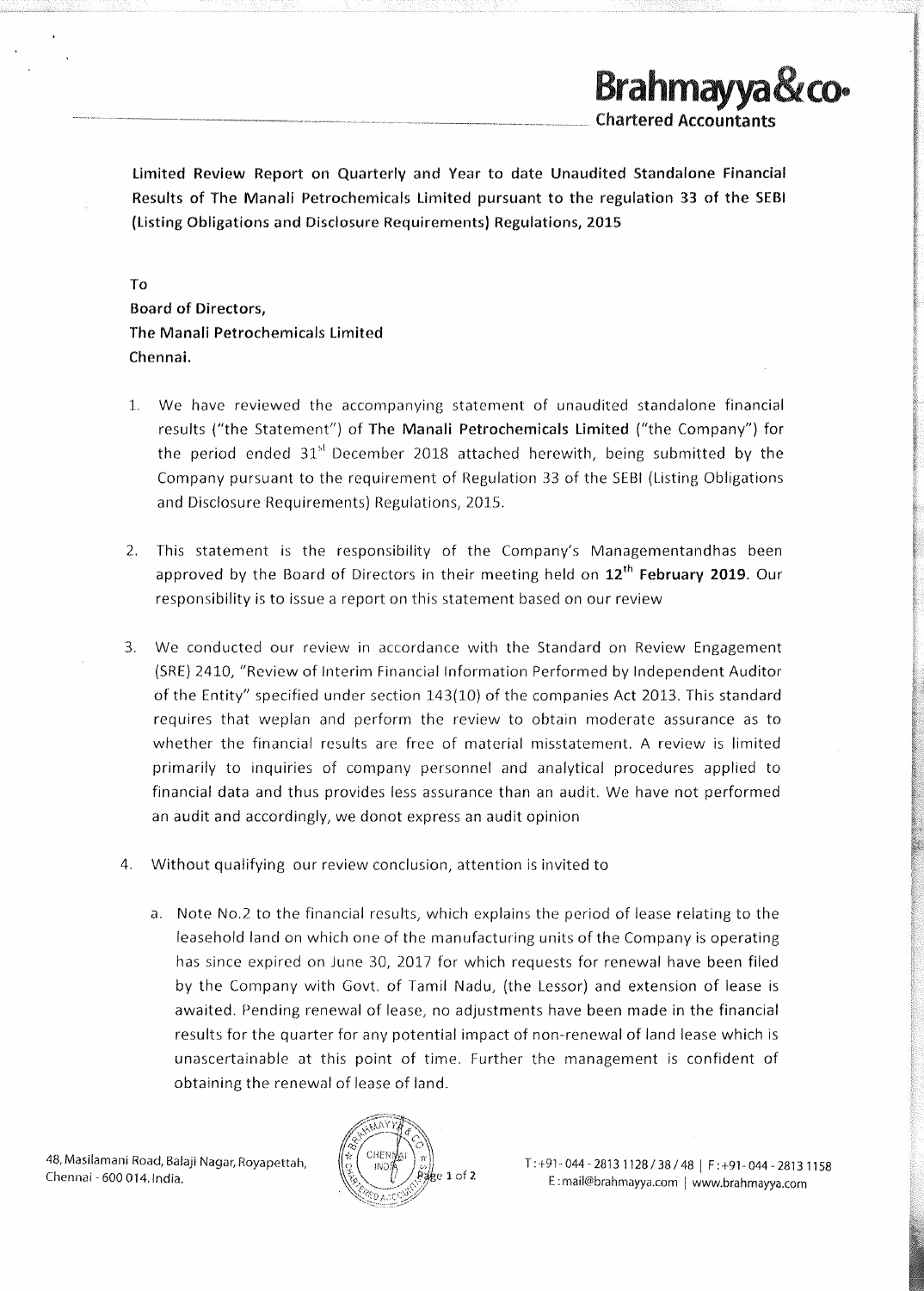

5. Based on our review conducted as above, nothing has come to our attention that causes us to believe that the accompanying statement of unaudited financial results prepared in accordance with applicable accounting standardsi.e. Ind AS prescribed under section 133 of the Companies Act, 2013 and other recognized accounting practices and policies has not disclosed the information required to be disclosed interms of Regulation 33 of the SEBI (Listing Obligations and Disclosure Requirements) Regulations, 2015, includingthe manner in which it is to be disclosed, or that it contains any material misstatement.

> **For Brahmayya& Co., Chartered Accountants**  Firm Registration No. 000511S



**Inchester** 

Place : Chennai Date : February 12, 2019 N Srikrishna Partner Membership No. 026575

48, Masilamani Road, Balaji Nagar, Royapettah, Chennai - 600 014. India. Page 2 of 2

T:+91-044·28131128/38/48 j F:+91·044-28131158 E: mail@brahmayya.com | www.brahmayya.com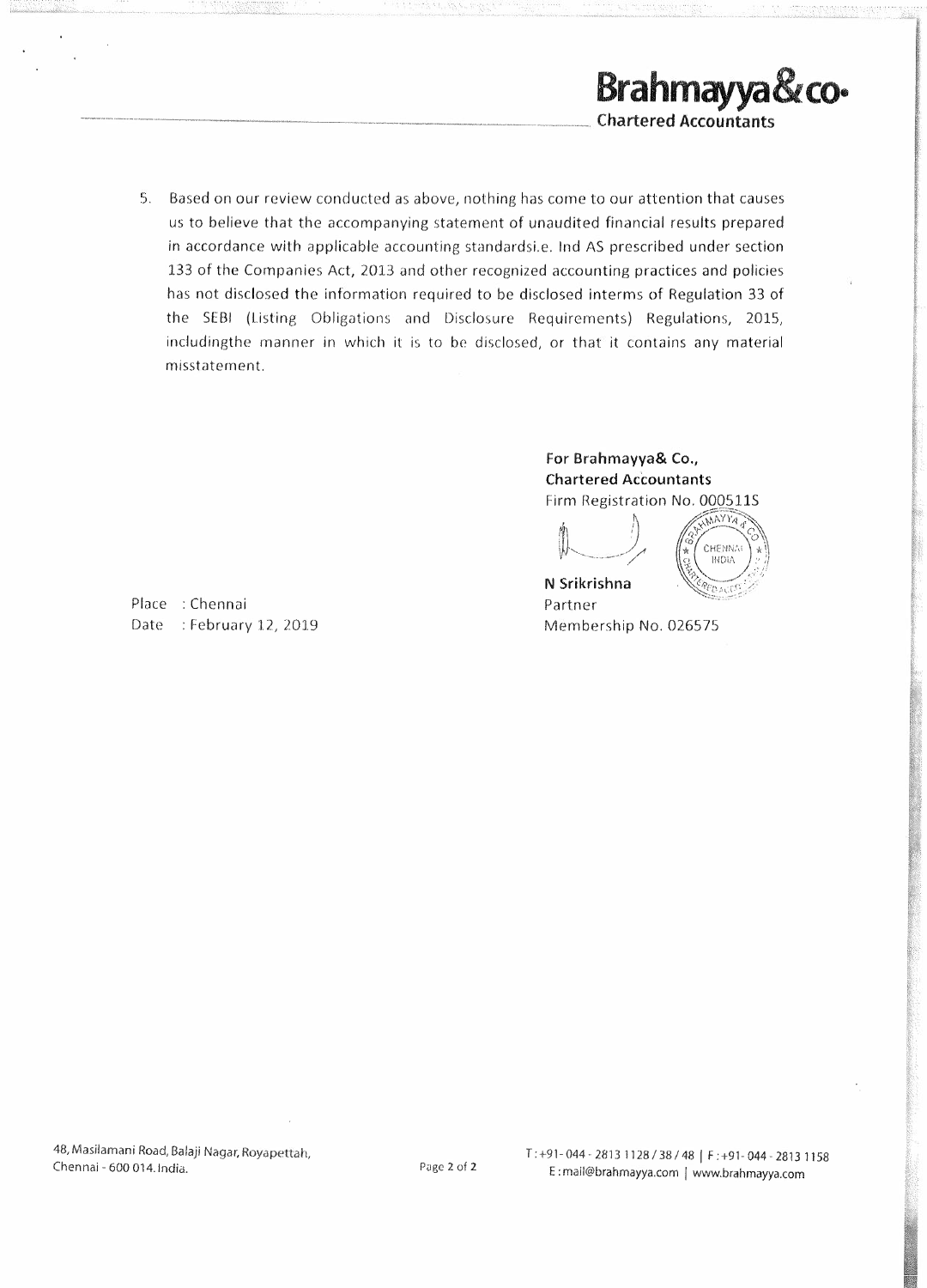MANALI PETROCHEMICALS LIMITED

 $\ddot{\phantom{0}}$  $\frac{1}{2}$ 

 $\frac{1}{2}$ 

Registered Office: SPIC HOUSE, 88, Mount Road, Guindy, Chennai - 600 032<br>Telefax: 044-2235 1098 E-mail: companysecretary@manalipetro.com<br>Website: www.manalipetro.com<br>Corporate Identity Number : L24294TN1986PLC013087

|                         | Statement of Standalone Financial Results for           |                | the Quarter and Nine Months ended 31.12.2018 |               |                   |               | [Rs. in Lakhs] |
|-------------------------|---------------------------------------------------------|----------------|----------------------------------------------|---------------|-------------------|---------------|----------------|
|                         | Particulars                                             |                |                                              | Unaudited     |                   |               | Audited        |
| S                       |                                                         |                | Three Months Ended                           |               | Nine Months Ended |               | Year ended     |
| $\frac{1}{2}$           |                                                         | $31 - Dec-18$  | $30 -$ Sep-18                                | $31 - Dec-17$ | $31 - Dec-18$     | $31 - Dec-17$ | $31-Mar-18$    |
|                         | Revenue from Operations<br>(Refer Note no. 3)           | 1,74<br>17,760 | 18,351.51                                    | 16,220.13     | 53,829.3          | 47,297.24     | 66,290.48      |
| 2                       | (Refer Note no. 4)<br>Other Income                      | 28<br>122      | 265.83                                       | 89.44         | 484.38            | 132.84        | 166.57         |
| S                       | Total Income $(1+2)$                                    | 17,883.02      | 18,617.34                                    | 16,309.57     | 54,313.69         | 47,430.08     | 66,457.05      |
| 4                       | Expenses                                                |                |                                              |               |                   |               |                |
|                         | Cost of materials consumed                              | 53.<br>12,193  | 11,905.84                                    | 9,713.88      | 35,105.36         | 30,390.16     | 40,745.05      |
|                         | Changes in inventories of                               |                |                                              |               |                   |               |                |
|                         | trade and work-in-progress<br>finished goods, stock-in- | 56)<br>(186.   | (208.44)                                     | (197.91)      | (723.67)          | 584.18        | 1,429.14       |
|                         | Excise Duty on Sales                                    |                |                                              |               |                   | 1,757.97      | 1,757.97       |
|                         | Power & Fuel                                            | 2,029.96       | 2,067.03                                     | 1,583.95      | 6,077.92          | 4,555.86      | 6,160.66       |
|                         | Employee benefits expense                               | 567.58         | 692.02                                       | 716.96        | 1,900.22          | 1,786.50      | 2,197.12       |
|                         | Finance costs                                           | 47<br>45       | 52.33                                        | 41.09         | 136.58            | 220.99        | 281.60         |
|                         | Depreciation and                                        |                |                                              |               | 771.19            | 592.76        |                |
|                         | amortization expense                                    | 267.32         | 257.85                                       | 208.86        |                   |               | 824.74         |
|                         | Other expenses                                          | 1,229.42       | 1,275.77                                     | 1,355.65      | 4,264.08          | 3,249.38      | 4,675.82       |
|                         | <b>Total Expenses</b>                                   | 16,146.72      | 16,042.40                                    | 13,422.48     | 47,531.68         | 43,137.80     | 58,072.10      |
| $\mathbf{\overline{5}}$ | Profit Before Tax (3-4)                                 | 1,736.30       | 2,574.94                                     | 2,887.09      | 6,782.01          | 4,292.28      | 8,384.95       |

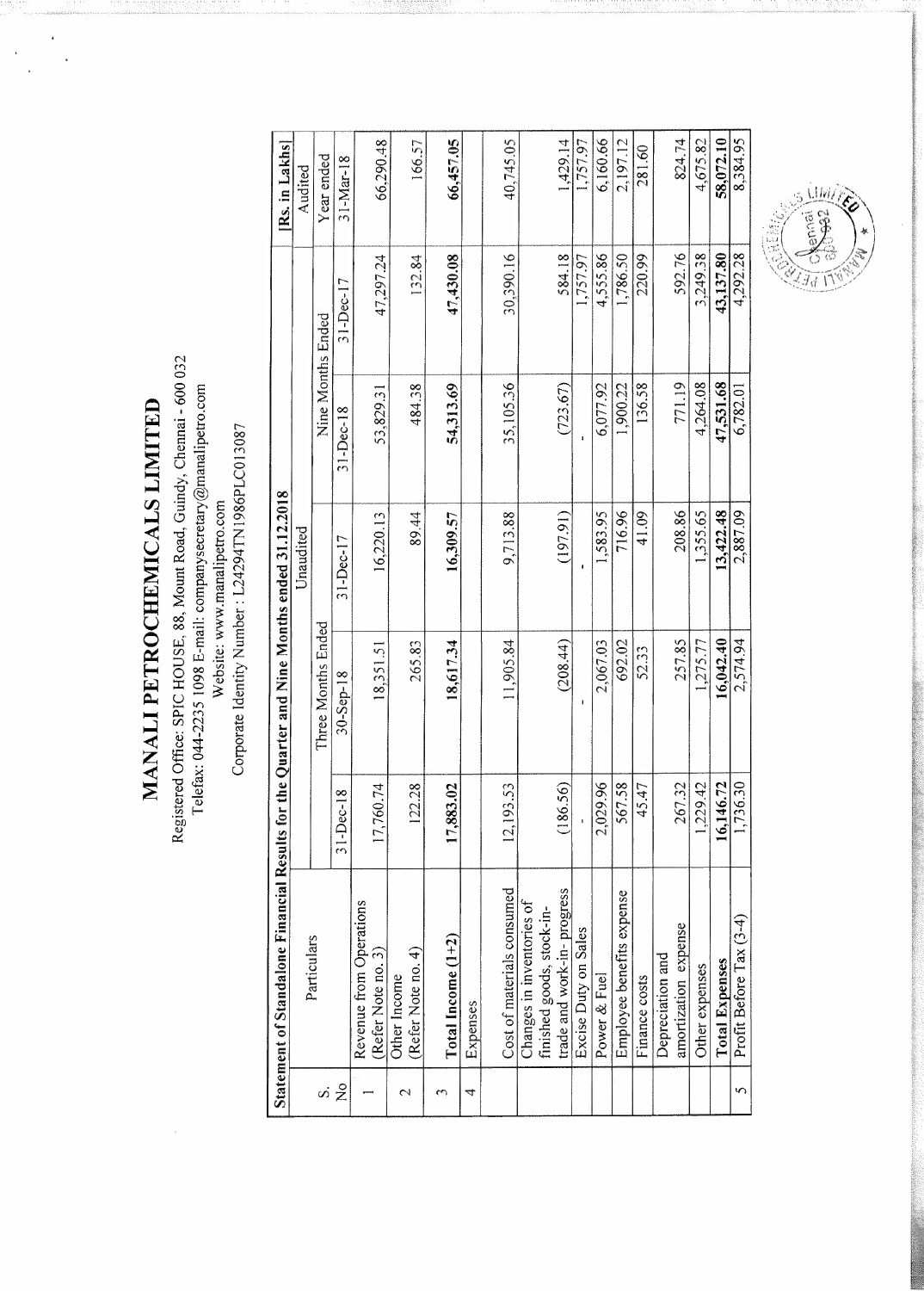|                 |                                                             |                       |                    | Unaudited     |                   |             | Audited         |
|-----------------|-------------------------------------------------------------|-----------------------|--------------------|---------------|-------------------|-------------|-----------------|
|                 | Particulars                                                 |                       | Three Months Ended |               | Nine Months Ended |             | Year ended      |
| vi 2            |                                                             | $31 - Dec-18$         | $30 -$ Sep-18      | $31 - Dec-17$ | $31 - Dec-18$     | $31-Dec-17$ | $31 - Max - 18$ |
| $\circ$         | Tax Expense                                                 |                       |                    |               |                   |             |                 |
|                 | Current tax                                                 | 427.12                | 652.61             | 818.97        | 1,717.00          | 1,117.51    | 2,110.00        |
|                 | Deferred tax                                                | 59.49                 | 243.71             | 348.34        | 641.18            | 325.82      | 787.93          |
|                 | Net tax expense                                             | 586.61                | 896.32             | 1,167.31      | 2,358.17          | 1,443.33    | 2,897.93        |
| $\overline{ }$  | Profit for the period (5-6)                                 | 1,149.70              | 1,678.62           | 1,719.78      | 4,423.84          | 2,848.95    | 5,487.02        |
| ∞               | Other Comprehensive<br>Income                               |                       |                    |               |                   |             |                 |
|                 |                                                             |                       |                    |               |                   |             |                 |
|                 | Items that will not be                                      |                       |                    |               |                   |             |                 |
|                 | classified to profit or (loss)                              |                       |                    |               |                   |             |                 |
|                 | Changes in Fair Value of<br>Equity Investments              | 0.03                  | (0.03)             | 0.25          | (0.16)            | 0.35        | (0.17)          |
|                 | Remeasurement Cost of net                                   |                       |                    |               |                   |             |                 |
|                 | defined benefits                                            | (8.98)                | 18.49              |               | 41.18             | (25.65)     | (33.38)         |
| Ó               | Total Comprehensive Income                                  | 10.75<br>$\mathbf{L}$ | 1,697.08           | 1,720.03      | 4,464.86          | 2,823.65    | 5,453.47        |
| $\overline{10}$ | Paid-up equity share capital<br>(Face value of Rs.5/- each) | 8,603.47              | 8,603.47           | 8,603.47      | 8,603.47          | 8,603.47    | 8,603.47        |
|                 | Reserves excluding                                          |                       |                    |               |                   |             |                 |
|                 | Revaluation Reserves as per                                 |                       |                    |               |                   |             |                 |
|                 | <b>Balance Sheet of previous</b>                            |                       |                    |               |                   |             |                 |
|                 | accounting Year                                             |                       |                    |               |                   |             | 30.003.03       |
|                 | Earnings Per Share of Rs. 5/-                               |                       |                    |               |                   |             |                 |
| $\overline{12}$ | each (Basic and Diluted)                                    |                       |                    |               |                   |             |                 |
|                 | (Not annualized)                                            | 0.65                  | 0.99               | 1.00          | 2.60              | 1.64        | 3.17            |
|                 |                                                             |                       |                    |               |                   |             |                 |

Notes:

 $\overline{\mathsf{N}}$ 

- The above results were reviewed by the Audit Committee at the meeting held on February 11, 2019 and approved by the Board of<br>Directors at the meeting held on February 12, 2019 and have been subjected to a limited review by
- Management is confident of renewal of the lease as the land has been put to use for the purpose for which it has been allotted and hence<br>no adjustments for impact of non-renewal, (which however are unascertainable at this The period of lease relating to the leasehold land on which one of the manufacturing units of the Company is operating expired on June 30, 2017 for which requests for renewal have been filed by the Company with Govt. of Tamilnadu, which is under process. The results.